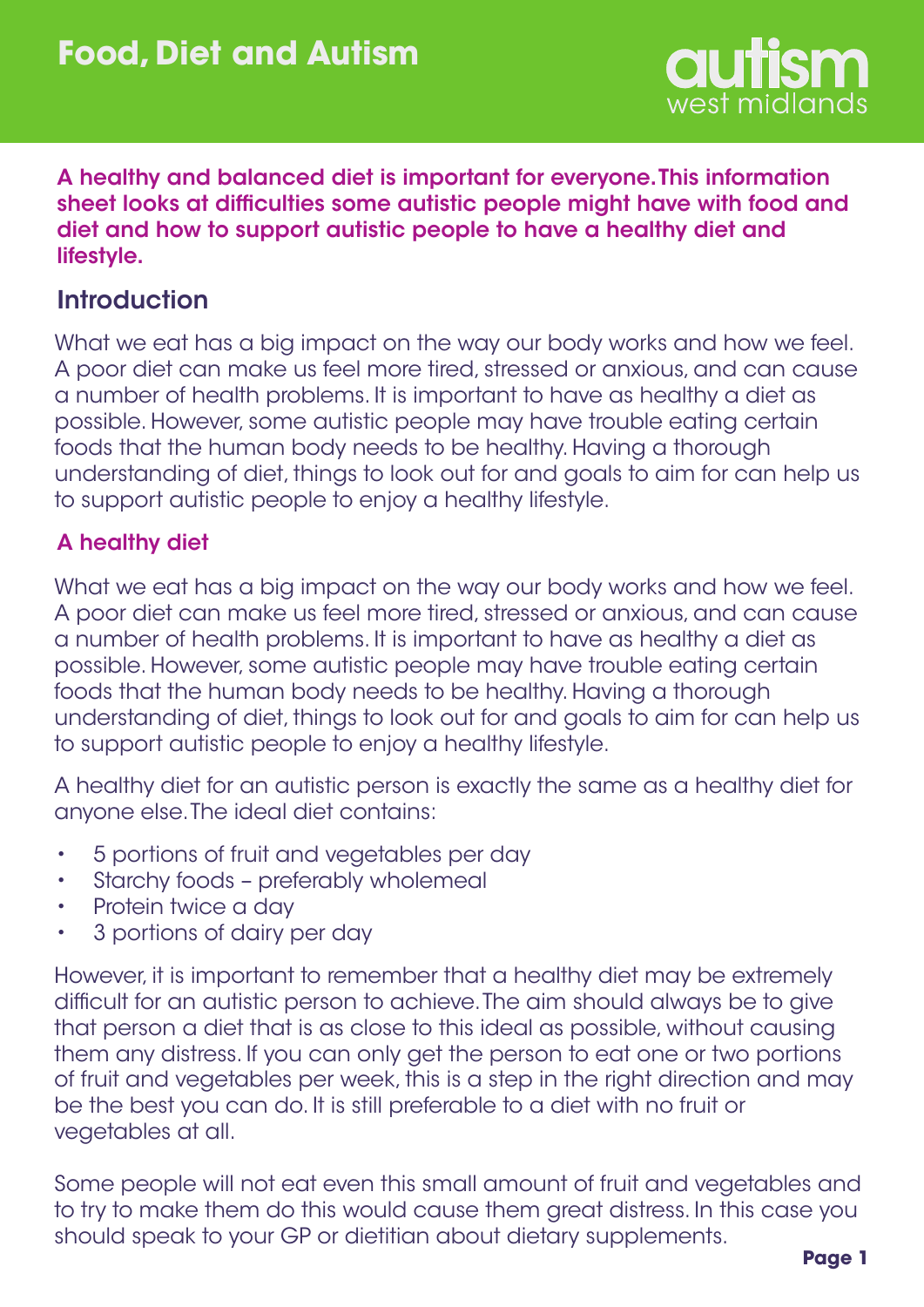

### Areas of concern

The following areas could be affected by poor diet:

- Weight loss/gain •
- Eating less than 20 foods •
- Constipation or diarrhoea •
- Refusing to eat any of the 4 major food groups (carbohydrates, protein, dairy, fruit and vegetables) •
- Medical issues, for example diabetes or high cholesterol •
- Distress due to pain or discomfort •
- Tooth decay •

If you are concerned about any of these issues, or if they persist, visit your GP.

# What might you see if a person has difficulties with food?

### Bowel Problems

It is estimated that up to 70% of the autistic population may also experience bowel problems. Bowel problems can be made worse in autism if the person is unable to communicate their needs, if they experience anxiety or if their eating patterns make the problem worse.

Common symptoms of bowel complaints include diarrhoea, reflux, constipation and wind, all of which may cause pain and discomfort.

- **Diarrhoea** can cause stomach cramps and pains as well as loose stools. It can be caused by stress, food intolerances, allergies, amongst other things. It is vital that the person is kept fully hydrated with plenty of fluids, as diarrhoea can make them very dehydrated and this can make them seriously ill. •
- **Reflux** is when stomach acid enters the throat, which can be very painful and cause bloating and belching. It is usually caused by over-eating or eating food shortly before exercise or sleep. •
- **Constipation** and **wind** can be caused by stress, medications, anxiety, a change in routine, some food intolerances and allergies, and in some cases ignoring the urge to pass stool. Some autistic people may resist the urge to pass a stool because they have a fear of the toilet, a sensory need that they are trying to fulfil or a sensory input from going to the toilet that they are trying to avoid. •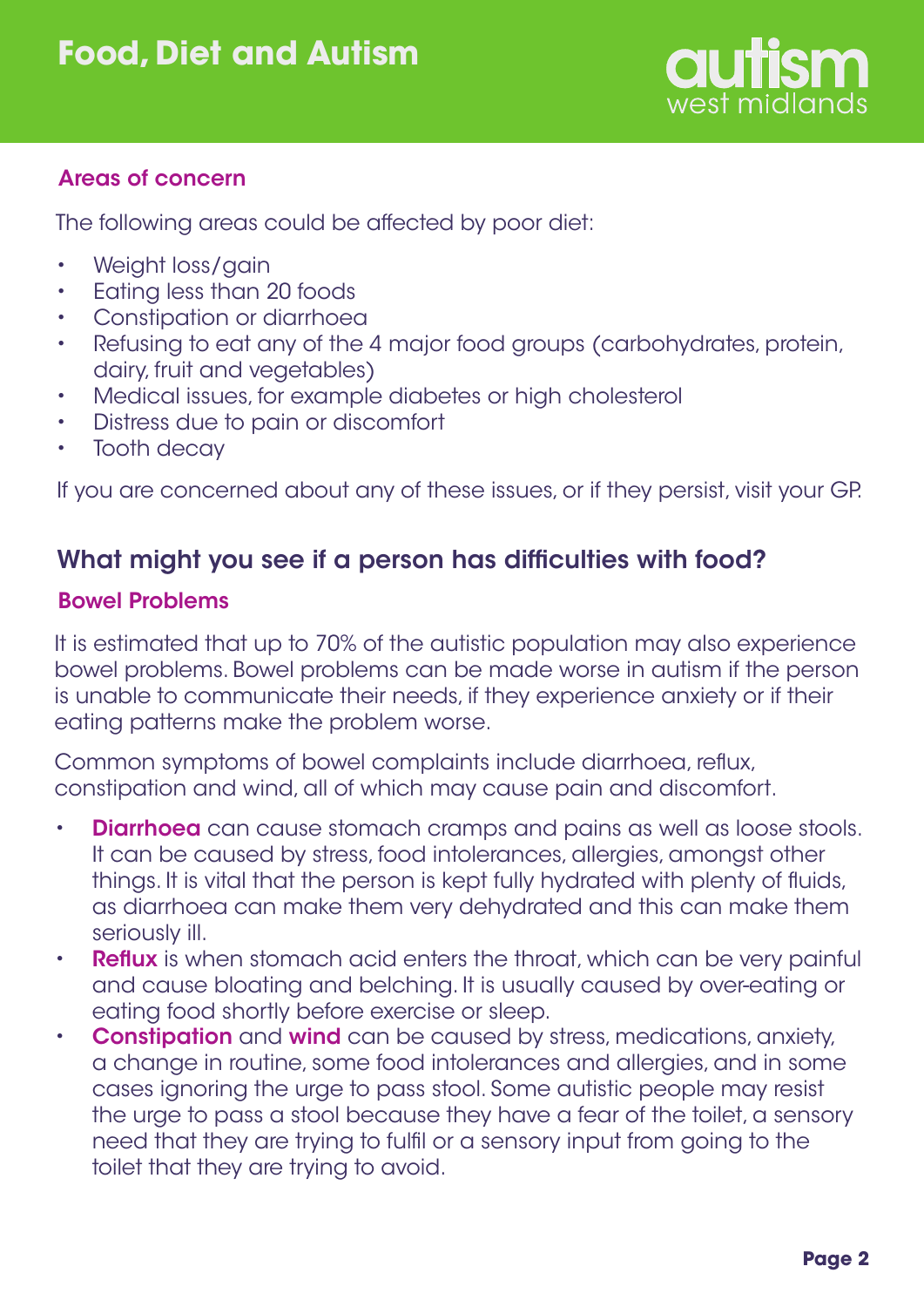

If the autistic person is unable to communicate their discomfort they may show behaviours of concern, like agitation and aggression. The issues can also increase anxiety, which can in turn make the person's health worse.

#### Eating disorders

Between 3 and 4% of autistic people have an eating disorder. Furthermore, between 15 and 20% of patients treated for an eating disorder go on to be diagnosed as autistic. Eating disorders can affect women and girls, as well as men and boys. The strict routine and consistency associated with eating disorders echoes the rigidity of thought and resistance to change seen in autistic people. Sensory issues or a fear of going to the toilet may also encourage a person to avoid food, and this can quickly become a habit.

If you are concerned about somebody's eating habits then you should take them to see a GP immediately. They will be able to offer you advice and support as well as being the best way to gain a referral to psychological and emotional support.

#### Pica

Pica is when people eat things that are not food. It can happen if a person has a compulsion to satisfy a sensory need. It can also be caused by a person not knowing the difference between edible and inedible items. Stress and anxiety can also cause pica or, if the person already has pica, can make it worse. Pica can cause bowel and gut problems. It can also be extremely dangerous if the person eats something toxic or damaging to their insides. A person with pica may also feel too full to eat actual food.

If a person has pica due to sensory needs, you may be able to help by replacing the sensory input with something similar but safer. For example, some people may eat faeces. This may be for the texture or the strong taste or smell. Try giving the person something to eat that will fulfil each of these needs and see if this stops the behaviour. Some people may find that they get a lot of attention or some input from other people when they eat inappropriate things. You should remain calm and encourage them to seek out the attention in a more positive way. Reducing your use of language and backing up your requests with visual supports can help a person feel less overwhelmed and process information more easily.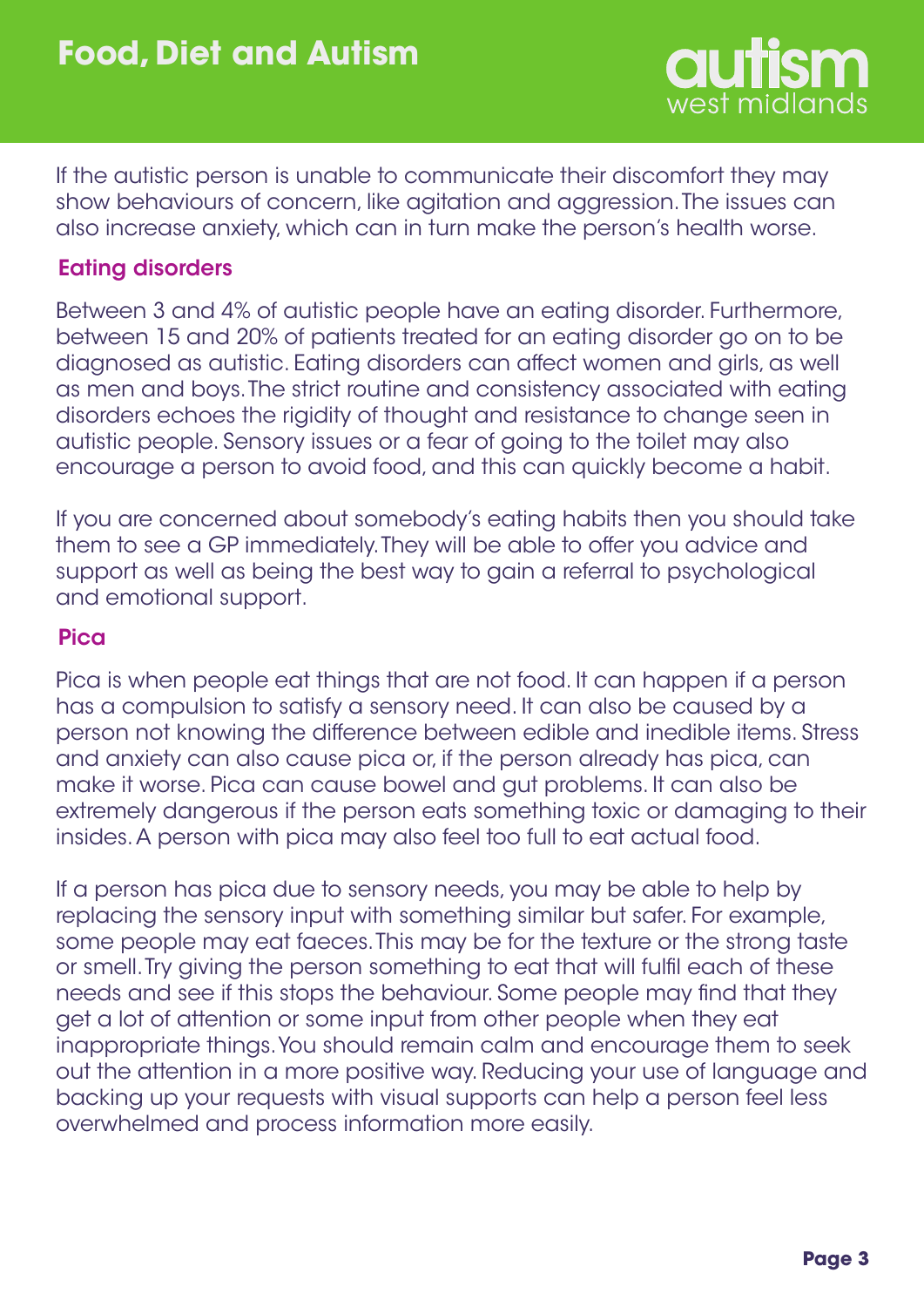

#### Intolerances and allergies

Autistic people can be affected by the same allergies or intolerances as the neurotypical population. If this affects what they can eat, you should ensure that their diet is balanced to replace any nutrients they may be missing. If you are not sure of how to do this you can consult a dietitian. You should also see a GP before making big changes to any diet.

#### Obsessive Compulsive Disorder

Between 8% and 24% of autistic people have Obsessive Compulsive Disorder (OCD), compared to just 1.2% of the total UK population. OCD is a condition that means a person becomes fixated on repetitive and stereotyped behaviours. This has a strong link to the behaviours seen in autistic people and is considered a separate diagnosis when the behaviour becomes unwanted and distressing – as opposed to "stimming" which is usually pleasurable and can be used to reduce anxiety or stress.

OCD can affect a person's diet because they may become obsessed with whether or not their food is contaminated. They may also need to eat in a particular way to fulfil a ritual and they may refuse to eat at all if any part of this is disrupted.

If you are concerned about somebody that you think may have OCD, you should take him or her to a doctor. This is the best way to get help for them and a referral for psychological or emotional support.

#### Intolerances and allergies

There are many different processes going on while we eat. We are using all of our senses to process the food in front of us, and our organs and muscles are all working together to digest each mouthful. We are also using our intellectual abilities to make sense of our environment and our situation as well as to understand what the food is in front of us: whether we have had it before; whether we enjoyed our last experience of it; whether it is good for us, and many other considerations.

This is already a potentially overwhelming experience for an autistic person and may be made worse if they have particular preferences that are not being met. For example, some people will have a preferred way of presenting their food, perhaps on a particular plate or with a particular set of cutlery.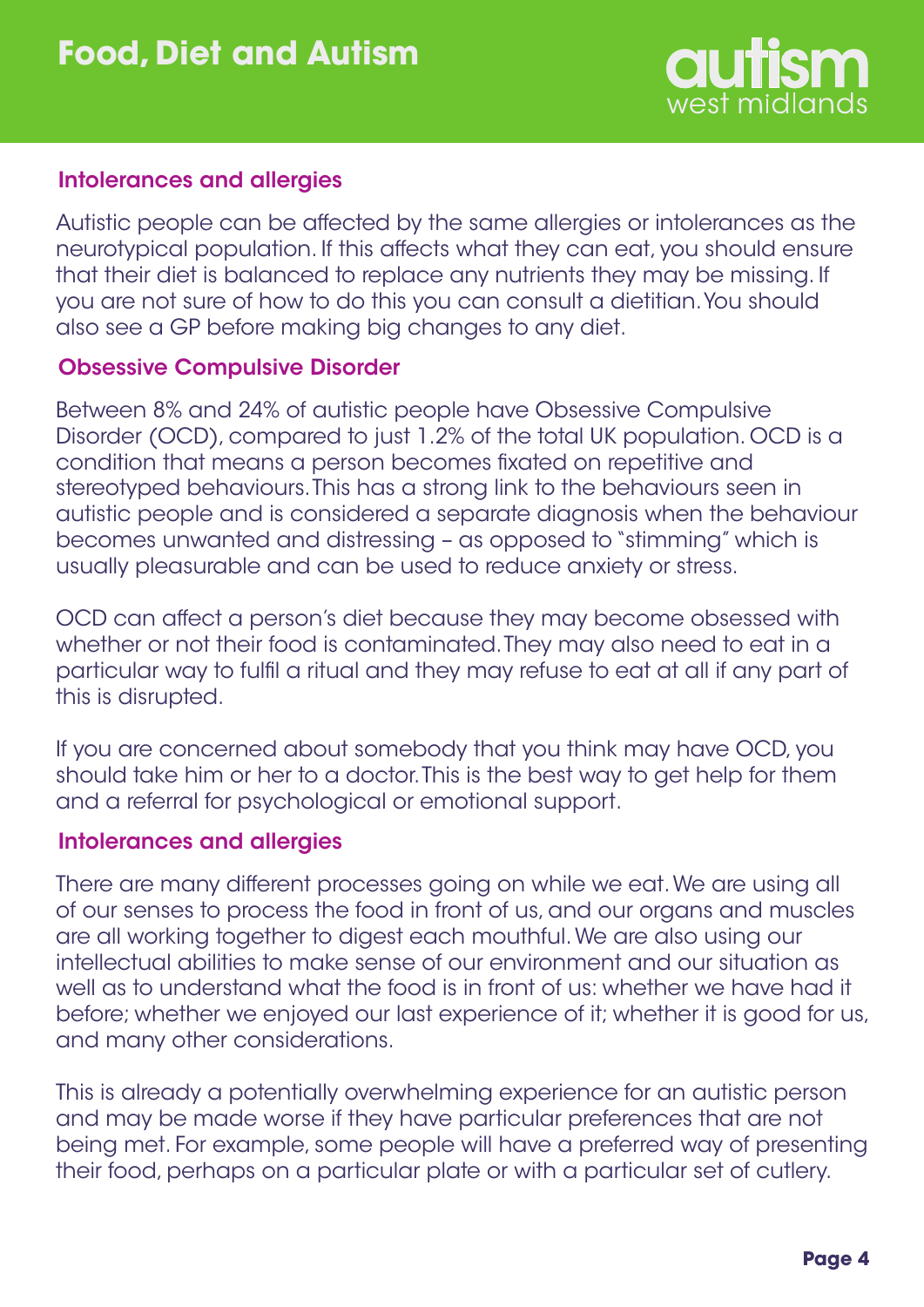

Other people will have a specific way of organising their food and may not like different foods to touch. While a person may understand what baked beans are and what chips are, they may not recognise them if they are touching, or mixed together. Some people may struggle to generalise their understanding of each food item in other ways as well, for example when does an apple become an apple core – and therefore rubbish? Or, if the person has only ever seen green apples then they may not know what a red apple is. This may make it difficult for them to eat certain foods.

Sometimes the person's rituals associated with meal times have not been observed and so they no longer know what to expect from their food. If things have changed from what they are used to then an autistic person may become anxious.

When presenting food you should consider all of these possibilities and ensure that the environment is set appropriately for that individual. If they are struggling to eat then you should make alterations wherever possible until you find a solution that works for that person. It is also important to remember that a person's anxiety level will have a huge impact on their ability to compromise on any of these aspects.

#### Therapeutic diets

There are several diets that claim that they offer some therapeutic benefit to autistic people. These are often not evidence-based and so you should take great care before considering them. These diets are hard work to keep up, particularly in an already stressful environment, and they exclude important parts of a healthy diet. If you want to try one of these diets you should see a GP or dietitian first.

The gluten free and casein free diet (GFCF) is probably the most commonly used alternative diet for autistic people. Many people claim to have seen significant changes in behaviour when using this diet for an autistic person. Gluten is found in wheat, barley and rye and casein is a protein found in milk and dairy products. This means that it is extremely difficult to eliminate these things from your diet completely. This difficulty makes it hard to run controlled medical trials to establish the benefit of the diet.

The research that has been done has shown no evidence to suggest that this diet will have any effect on the core features of autism.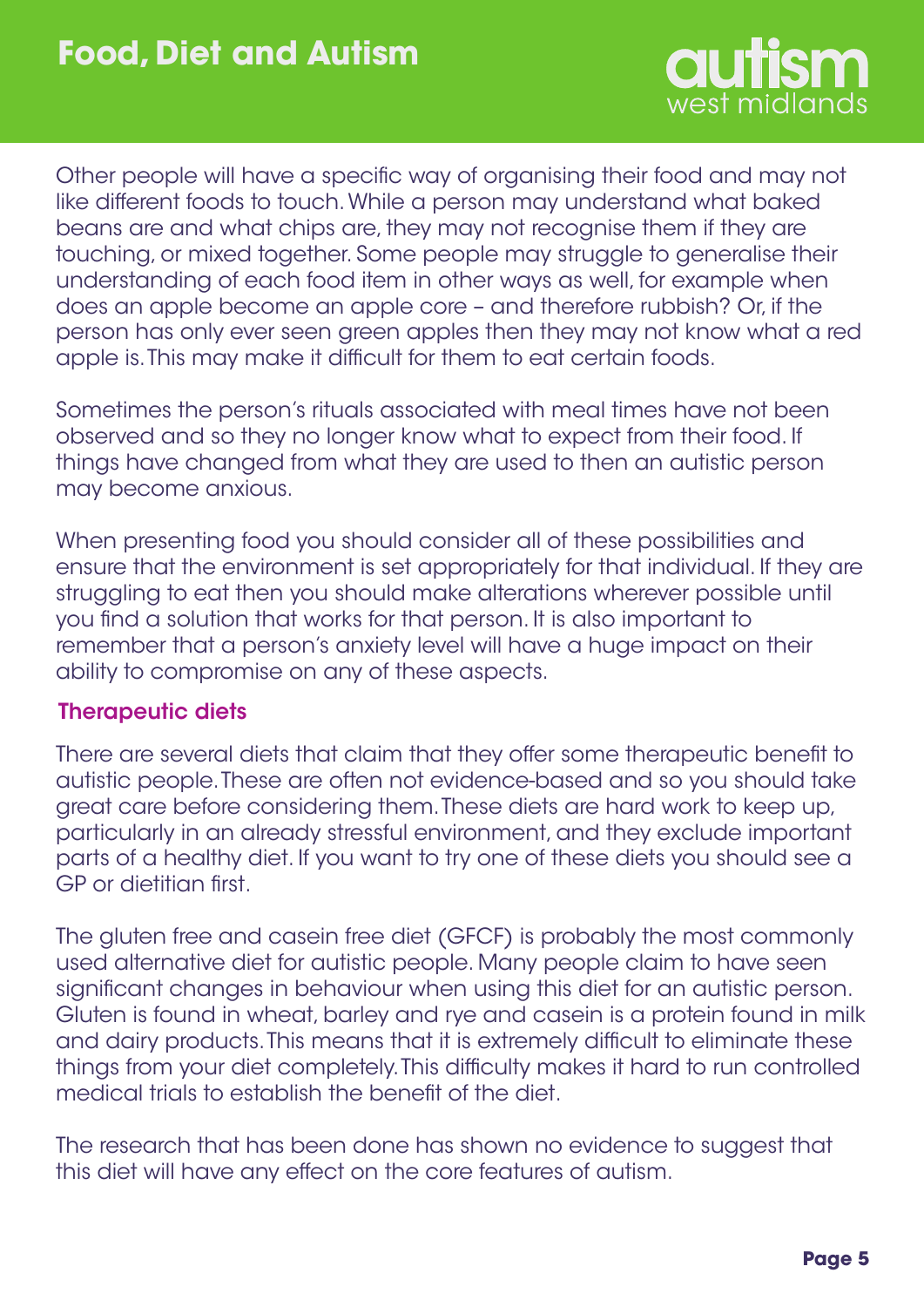

# Top Tips

- Treat medical symptoms first: if a person is suffering from diarrhoea, constipation or mineral deficiencies then they may feel quite unwell and have difficulties with eating. Consult your GP about treating these as separate medical conditions first. •
- Rule out other problems: think about all of the things that may be causing problems around food. Is it a behavioural issue? Is it a particular person serving the food and not the food itself? Does the person get a particular reaction when they refuse food or over-eat? •
- Trial and error: change each detail until you see an improvement, test different ideas. Is the sensory environment too stimulating? Is the person anxious around mealtimes? Could you try presenting the food in a different way or try different types of food? •
- Schedule: try changing your schedule around food. Create more of a build up to meal time with prompts and explanations to encourage the person to be prepared to eat. Also try to stick to a specific schedule to reduce anxiety. •
- Visit a dietitian: if you want to make changes to the person's diet or you aren't sure how to provide the best balance for them, visit a dietitian. Dietitians have specific medical training and are registered with a governing body so make sure the person you see is a registered dietitian. Some also specialise in autism and learning disabilities and may be able to offer more tailored support. •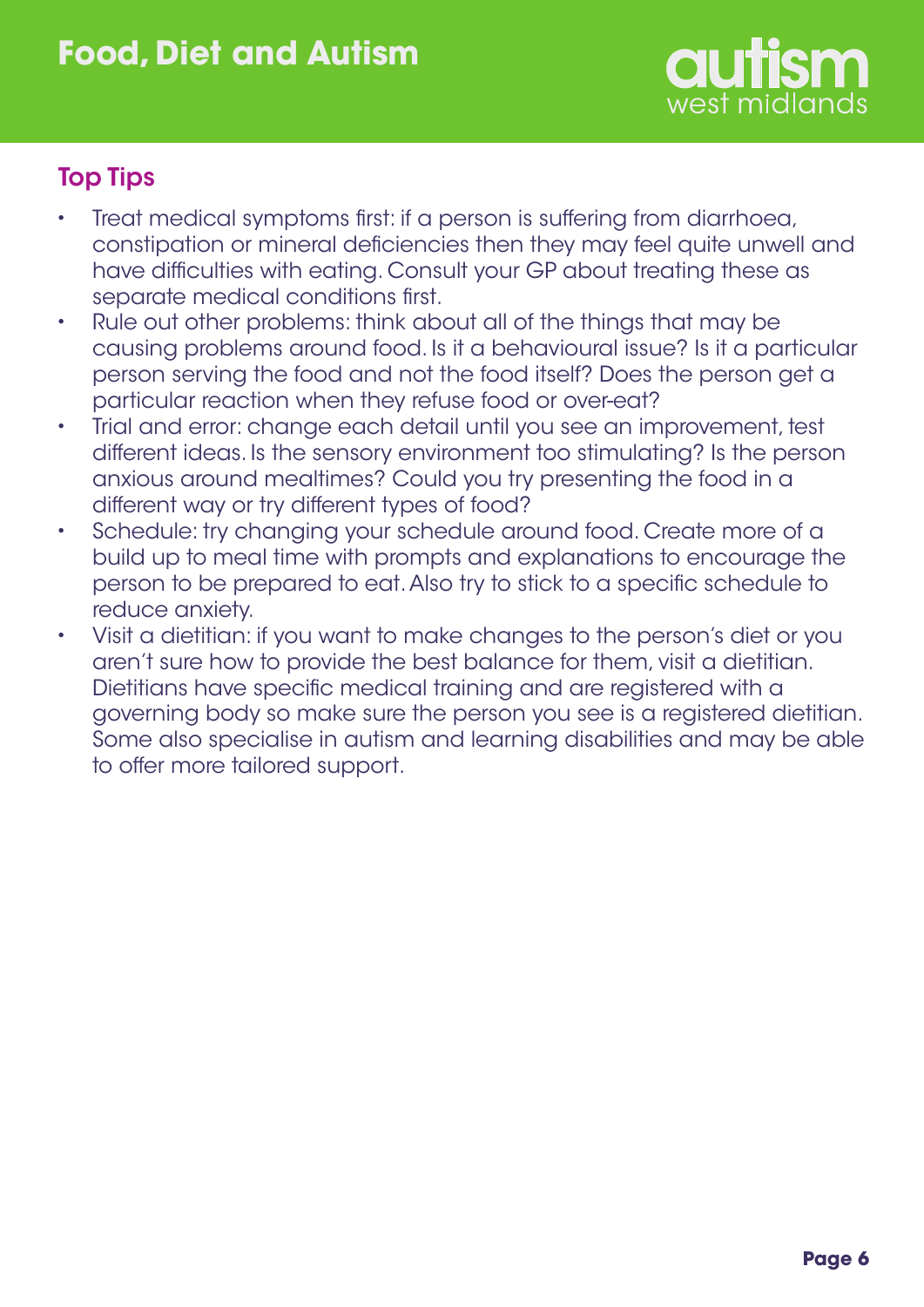

## Why might an autistic person have difficulties with food?

The following table summarise how some of the features of autism may contribute to some difficulties with food.

| <b>Difficulty with food</b>                                                                              | <b>Possible reasons</b>                                                                                                                                                                                                                                                                                                                                                                                                                                                                                          |
|----------------------------------------------------------------------------------------------------------|------------------------------------------------------------------------------------------------------------------------------------------------------------------------------------------------------------------------------------------------------------------------------------------------------------------------------------------------------------------------------------------------------------------------------------------------------------------------------------------------------------------|
| <b>Over-eating</b>                                                                                       | Sensory: may enjoy textures, tastes, smells etc.<br>Anxiety: may eat for comfort or routine<br>Not knowing when to stop or not wanting to stop                                                                                                                                                                                                                                                                                                                                                                   |
| <b>Under-eating</b>                                                                                      | Anxiety: may feel too uncomfortable to eat<br>Intolerances and allergies: may have limited diet<br>Routine: if this is disrupted they may not be able to eat<br>• Fussy eating: a limited diet may make it hard to eat well                                                                                                                                                                                                                                                                                      |
| <b>Fussy eating</b>                                                                                      | Sensory: may dislike certain textures, tastes, smells etc.<br>Anxiety: may find eating stressful or associate foods with<br>stressful memories<br>Presentation: may need food presented in a certain way to<br>be able to eat<br>Routine: if this is disrupted they may not be able to eat<br>٠<br>Rigid thinking: may not recognise food or may be upset by<br>foods mixing because they do not recognise the mix as food<br>• Contamination: may fear or dislike contamination from<br>germs, smells or tastes |
| Pica - a disorder<br>where a person eats<br>non-food substances,<br>for example dirt, metal<br>and grass | Sensory: they may be seeking some sensory input - you may<br>be able to work out what they need by analysing what they<br>• choose to eat<br>Misunderstanding: they may not know what is food and what<br>is not food<br>Attention: if you react to this behaviour in a predictable way,<br>$\bullet$<br>they may like the sense of routine or the response itself                                                                                                                                               |
| <b>Eating disorders</b>                                                                                  | Sensory: may dislike certain foods or eating in general<br>• Control: may enjoy the control they have by not eating or by<br>regulating their intake<br>Routine: they may create a negative routine to reduce<br>٠<br>anxiety                                                                                                                                                                                                                                                                                    |
| <b>Obsessive</b><br><b>Compulsive Disorder</b><br>(OCD)                                                  | Routine: repetitive behaviours to reduce anxiety may<br>become compulsive<br>Control: controlling their environment may help them to feel<br>٠<br>less anxious<br>Presentation: they may need food presented in a particular<br>way to be able to eat<br>Contamination: they may fear contamination from germs<br>and other things, to such an extent that they cannot eat                                                                                                                                       |